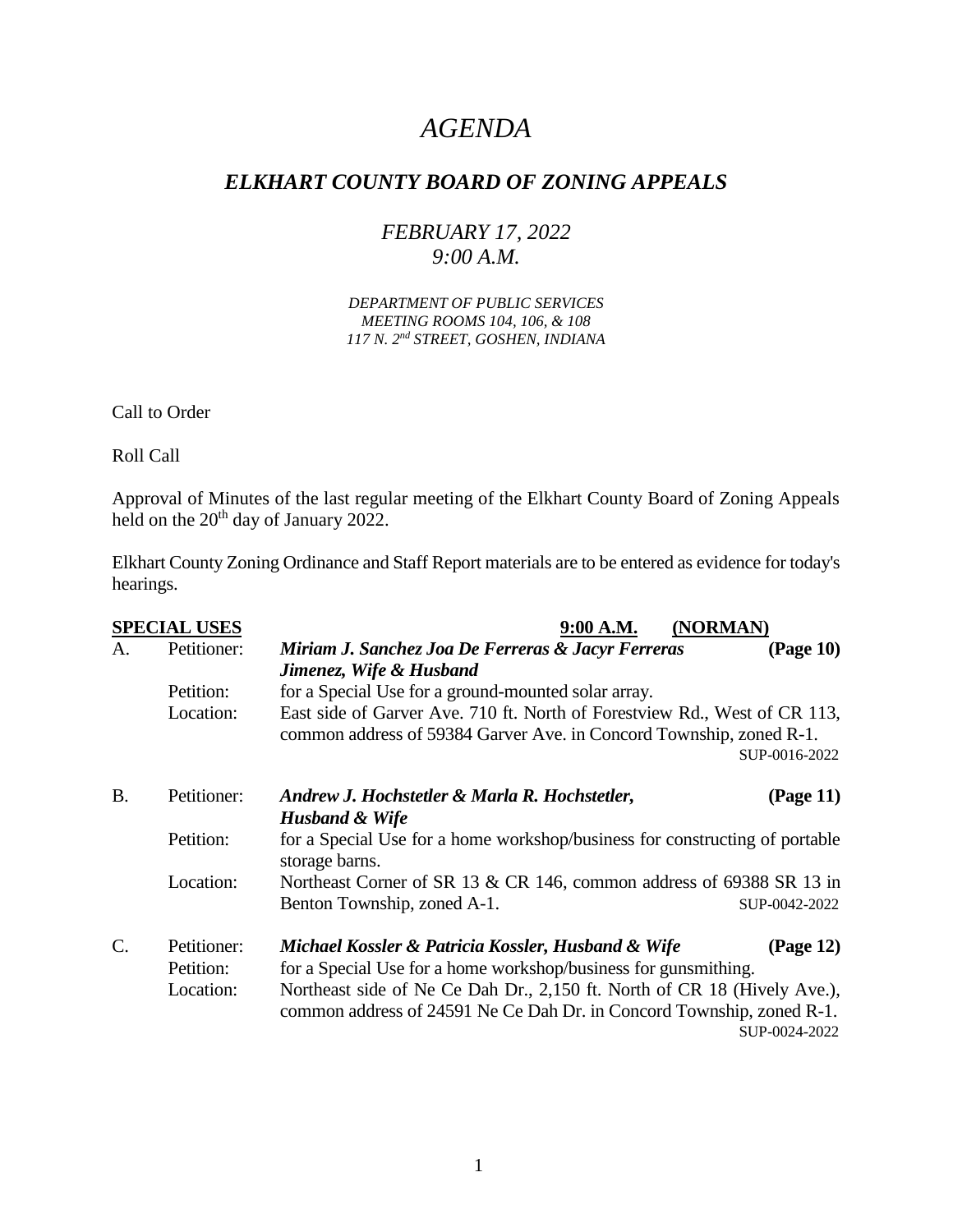| D. | Petitioner: | <b>Bontrager Holding Group, LLC</b>                                      | $\left(Page\ 13\right)$ |
|----|-------------|--------------------------------------------------------------------------|-------------------------|
|    | Petition:   | for a Special Use for a salvage yard.                                    |                         |
|    | Location:   | West side of CR 8, 1,600 ft. Southwest of CR 21, common address of 19757 |                         |
|    |             | CR 8 in Washington Township, zoned M-2.                                  | SUP-0022-2022           |

### **9:30 A.M. (HESSER)**

E. Petitioner: *Lloyd E. Troyer & Rhoda A. Troyer, Husband & Wife* **(Page 14)** Petition: for a Special Use for a cemetery. Location: West side of CR 37, 3,230 ft. South of SR 120, in York Township, zoned A-1. SUP-0041-2022

| F. | Petitioner: | Mark Seeley & Grace Seeley, Husband & Wife (Buyers)                            | $\left(Page\ 15\right)$ |
|----|-------------|--------------------------------------------------------------------------------|-------------------------|
|    |             | & Tony Nguyen & Southana Nguyen, Husband & Wife (Sellers)                      |                         |
|    | Petition:   | for a Special Use for an agricultural use for the keeping of animals and for a |                         |
|    |             | Special Use for a roadside stand.                                              |                         |
|    | Location:   | North side of CR 16, 2,005 ft. West of Middleton Run Rd., common address       |                         |
|    |             | of 23833 CR 16 in Concord Township, zoned R-1.                                 | SUP-0034-2022           |

#### **SPECIAL USES / DEVELOPMENTAL VARIANCES**

| G.             | Petitioner: | Anthony M. Martin & Karen R. Martin, Husband & Wife                                                                                                       | (Page 16)     |
|----------------|-------------|-----------------------------------------------------------------------------------------------------------------------------------------------------------|---------------|
|                | Petition:   | for a Special Use for a home workshop/business for the repair and fabrication                                                                             |               |
|                |             | of ag equipment, for a Developmental Variance to allow for the total square                                                                               |               |
|                |             | footage of accessory structures to exceed that allowed by right, and for a 5 ft.                                                                          |               |
|                |             | Developmental Variance (Ordinance allows 25 ft.) to allow for an accessory                                                                                |               |
|                |             | structure 30 ft. in height.                                                                                                                               |               |
|                | Location:   | East side of CR 13, 1,000 ft. North of CR 52, common address of 71316 CR                                                                                  |               |
|                |             | 13 in Union Township, zoned A-1.                                                                                                                          | SUP-0038-2022 |
| H <sub>1</sub> | Petitioner: | Merle Yoder                                                                                                                                               | (Page 17)     |
|                | Petition:   | for a Special Use for a home workshop/business for a horse tack workshop<br>and feed store and for a Developmental Variance to allow for the total square |               |

footage of accessory strucutres to exceed that allowed by right.

120 in Washington Township, zoned A-1. SUP-0968-2021

Location: South side of SR 120, 300 ft. West of CR 29, common address of 16466 SR

## **USE VARIANCE**

|  | Petitioner: | Die-Com LLC                                                                  | (Page 18)    |
|--|-------------|------------------------------------------------------------------------------|--------------|
|  | Petition:   | for a Use Variance to allow for an addition to an existing storage building. |              |
|  | Location:   | South side of CR 4, 855 ft. East of CR 15, in Osolo Township, zoned DPUD,    |              |
|  |             | $E-3$ , GPUD.                                                                | UV-0983-2021 |

## **TABELED**

K. Petitioner: *Eugene Hochstetler & Susan Hochstetler, Husband & Wife* **(Page 19)** Petition: for a Special Use for resource extraction. Location: South side of CR 4, 2,060 ft. East of SR 13, in York Township, zoned A-1. SUP-0940-2021